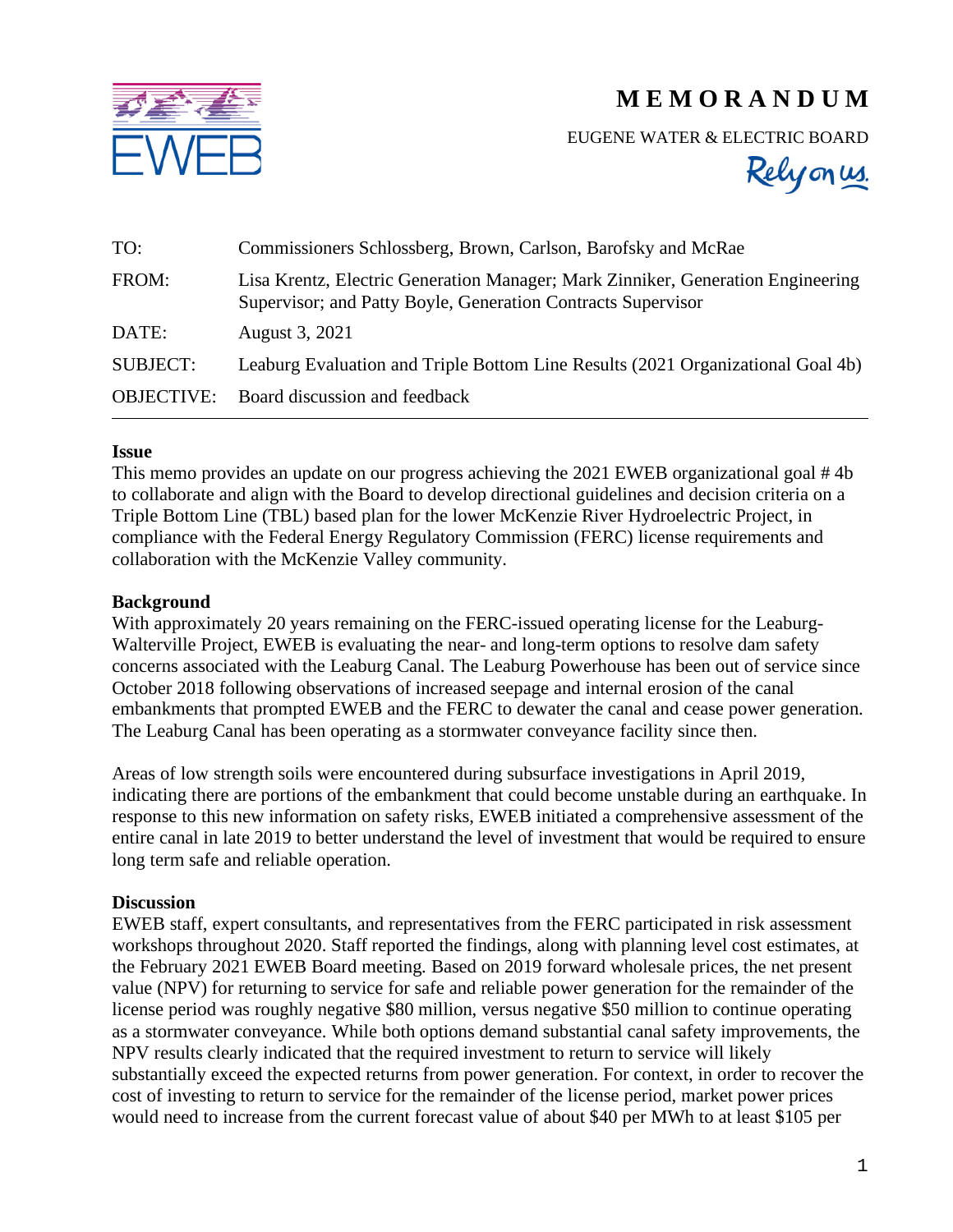MWh for low-cost scenarios and up to \$180 per MWh for high-cost scenarios. The source and expense of replacement power should Leaburg not ultimately return to service will be further defined as part of the Integrated Resource Plan due at the end of 2022.

Even with the canal out of service for power generation, it must reliably and safely convey tributary creek flows back into the McKenzie River. Given the condition of the embankment, near-term risk reduction measures are necessary to ensure safe stormwater conveyance. The current version of the Capital Improvement Plan includes approximately \$20 million in risk mitigation investments. As these improvements would be needed under either scenario presented below, they effectively front load the investment and do not change the financial comparison between the various options.

The Leaburg and Walterville projects are licensed together under one FERC operating license that expires in 2040. As a result, the long-term future of the Walterville project is regulatorily tied to Leaburg. Ultimately, a decision on whether to relicense or decommission one or both projects is necessary. However, there is significant uncertainty as to the scope and expense of decommissioning versus relicensing. Further work is needed to better understand these options. Therefore, this memo focuses on the near-term (current license term) options of either continuing to operate Leaburg as a stormwater conveyance facility while developing a better understanding of the long-term options (decommissioning v. relicensing) or returning to service for power generation.

# **Triple Bottom Line**

The Leaburg Canal has been a feature in the McKenzie River Valley for 90 years, during which time a portion of the McKenzie River has been diverted through it and residences and business have established around it. Given the nature and location of the canal, there are many stakeholders who are directly impacted by the near- and long-term future of the Leaburg project.

As there are additional factors to consider beyond the monetary costs, staff have prepared a preliminary TBL analysis so the Board may better understand the environmental, social, and economic impacts of two near-term (current license term) options:

Return to Service (RTS) – Repair and/or rebuild portions of the Leaburg Canal as necessary for safe power generation.

Convert to Stormwater Conveyance (SWC) – No diversion of the McKenzie River into the canal, and repair and/or rebuild portions of the canal as necessary for safe stormwater conveyance to the river.

Many of the items identified in the TBL require further analysis to determine the nature and scope of the impact. Two areas of additional study have already been completed and preliminary results are shared with the Board in either Executive Session or in this report. The TBL results are subject to change as additional information is obtained. Several items, such as regulatory constraints, have been identified as critical path topics to verify that both RTS and SWC are viable options in the near term. Research on these critical path issues has been prioritized. A timeline to obtain and verify the information identified in the preliminary TBL is provided in the Road Map section of this memo.

# Preliminary TBL Results

Both RTS and SWC have a suite of benefits and impacts from an environmental, social, and economic perspective. The following assumptions were made in the development of the preliminary TBL: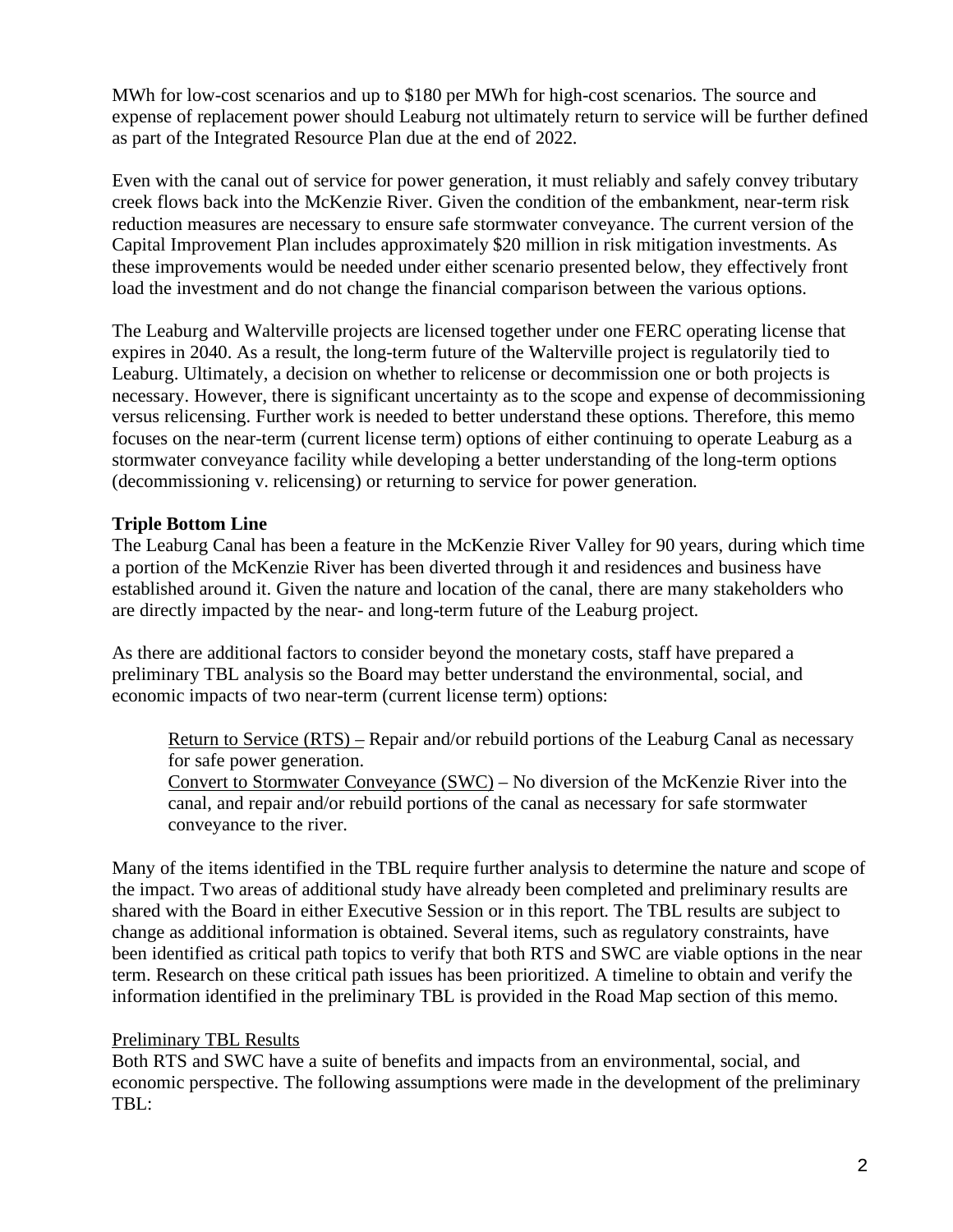- Focus is on the near-term options of operating the Leaburg Canal as a SWC or RTS during the current license term.
- Possible decommissioning scenarios, such as removing Leaburg Dam, are not considered at this time. Although the long-term decision to either relicense or decommission the project has implications for the viability of the SWC and RTS options, these scenarios have not yet been developed and are included in the 2022 work plan.
- Emphasis is on the Leaburg Canal. However, the Walterville complex is regulatorily tied to Leaburg and most of the issues would apply to a similar circumstance at Walterville.

There are several general conclusions from the TBL. In the near term, the SWC option is favorable for financial and public safety reasons. It is the lower cost option and, therefore, has a smaller impact on EWEB ratepayers than the RTS option. From a public safety standpoint, a reduction in both the likelihood and effect of a catastrophic failure is significant, in addition to other safety benefits. Environmentally, the SWC option restores a more natural flow regime in the McKenzie River, which generally benefits fish and improves mainstem water quality. However, the water quality impacts of this option have yet to be fully researched and questions remain about the potential for adverse conditions arising from stagnant water or sediment in the canal that may be periodically flushed to the river during storm events. When operating, the Leaburg Project is a local, low carbon generation source and replacing this baseload generation with similar low carbon energy on the market may be difficult. The SWC option has the potential for pronounced social repercussions for the upriver community. Namely, the loss of irrigation opportunities from the canal has a direct impact on local agricultural business.

The RTS option is favorable from a local community/social impact perspective but has more negative near term environmental and financial consequences. The cost to repair the canal to safely return to power generation is substantial. In addition, reduced instream flows over time, due to drought or other circumstances, has the potential to affect generation capability in the future. Continued diversion of water into the canal impacts fish migration and recreation. However, the terms of the FERC license are intended to effectively mitigate for the environmental impacts of operating the project for power generation purposes.

Pursuit of either scenario has implications for the long-term decision to either decommission or relicense the project. For example, pursuit of the SWC option limits the ability to properly maintain generating equipment, increasing the likelihood that extensive and costly repairs would be needed to ultimately return to generation. The impacts of a short-term decision on the viability of long-term options requires additional investigation and is included in our work plan.

Complete results of the Preliminary TBL are presented in Appendix A.

# **Road Map**

The issues identified in the TBL have been used to develop a decision-making timeline that prioritizes critical work products. We will update the Board periodically to share information and seek guidance on direction, as depicted below in the 2021 to 2022 Road Map. Our goal is for the Board to have enough information to help make an informed decision on the near-term path forward by the fourth quarter of 2022, prior to the end of office term for Commissioners.

Following the recommendation to pursue SWC or RTS, workplans and decision points vary depending on the chosen course of action. These two paths are depicted generally in the 2023 to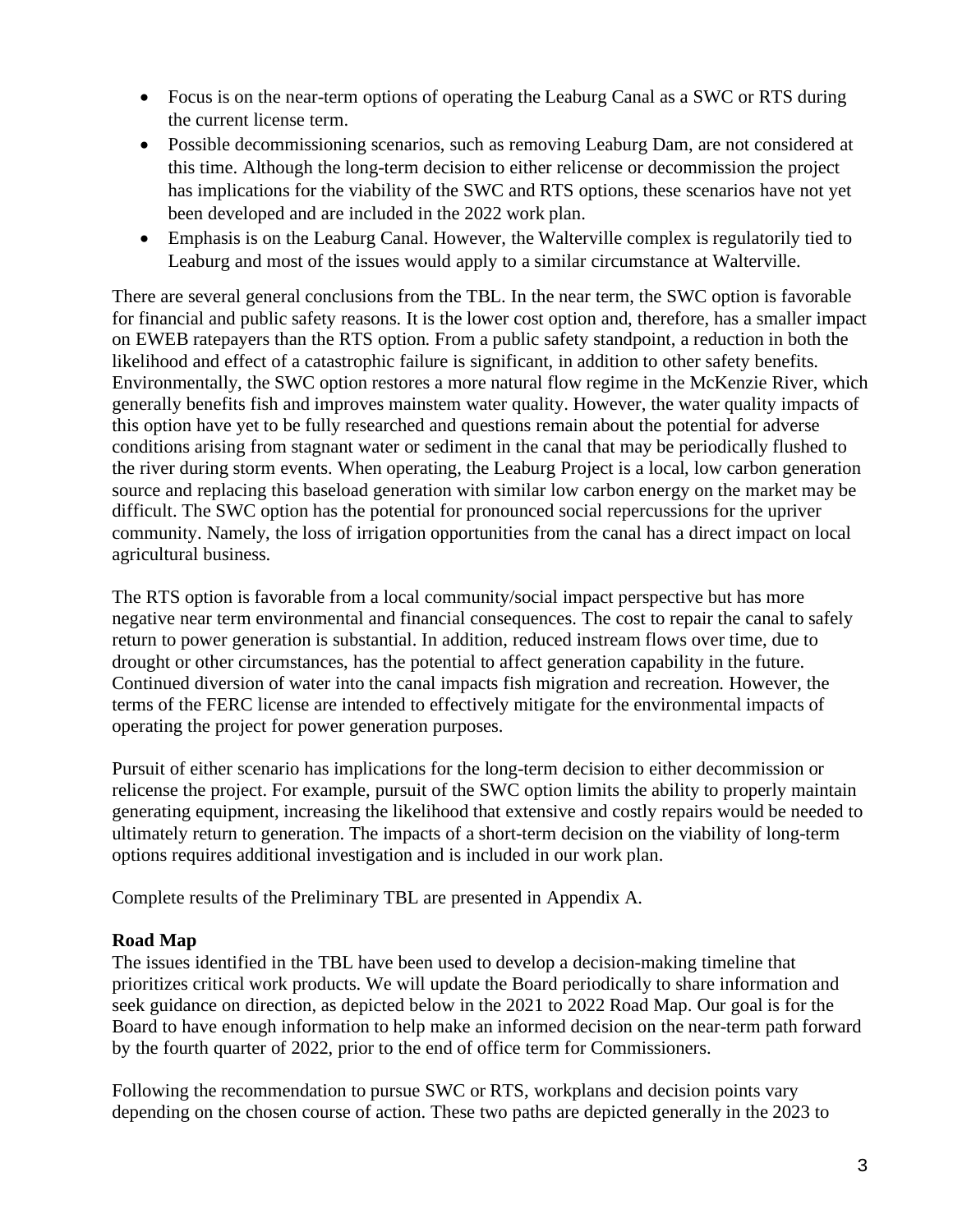2030 Road Map presented below and will be updated with more detail prior to Q4 2022.



# 2021 to 2022 Road Map

The near-term decision-making road map consists of the following deliverables:

- 1. Preliminary TBL (complete presented in Appendix A) TBL analysis of two near term options: RTS and SWC.
- 2. FERC Regulatory Options Legal Analysis (complete provided to Board under attorneyclient privilege) – Legal evaluation of ceasing generation (FERC license and regulatory implications).
- 3. Water Rights Analysis (complete presented in Appendix B) Analysis of water rights and obligations.
- 4. Communication and Stakeholder Engagement Strategy (Q4 2021) Develop strategy to implement in 2022.
- 5. Water Quality Technical Analysis (Q1 2022) Determine the water quality impacts, both in the canal and McKenzie River, of SWC option.
- 6. Scenario Development (Q2 2022) Likely decommissioning and recommissioning scenarios to inform near term decision.
- 7. Scenario Financial Analysis (Q3 2022) Planning level estimates for scenarios developed in item 6.
- 8. Expanded TBL (Q3 2022) Updated and expanded TBL to include information obtained in items 4-7.
- 9. Recommendation to Board  $(Q4 2022)$  Staff will provide the Board with a recommendation to pursue either the SWC or RTS option in the near term. If the SWC option is recommended, we will seek input from the Board on whether continued investment in the Leaburg Powerhouse and other power generation infrastructure is desirable to maintain the ability to RTS during the current license term or relicense in the future.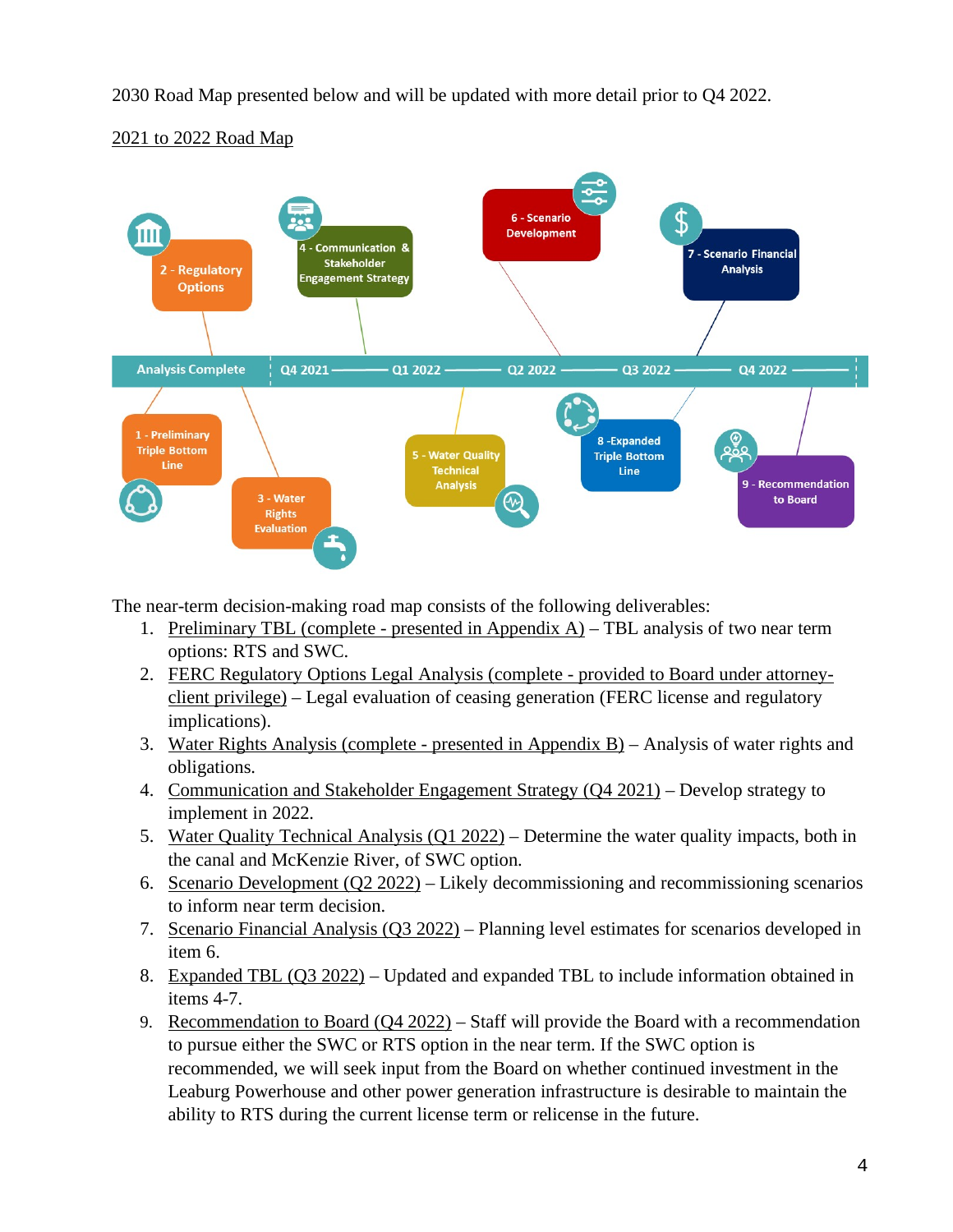# 2023 to 2030 Road Map

Beyond 2022, the path forward varies depending on the route chosen. Although the decision to pursue one option over the other in the near term does not necessarily prevent the ability to change course, it would be highly inefficient from both a schedule and cost perspective. For example, the investment required to RTS is substantial enough to presume that relicensing the project is necessary to recover those expenses. Similarly, converting to a SWC facility requires significant regulatory effort for decommission planning and deployment. Therefore, the two paths are shown linearly on the Road Map. The timelines depicted below are approximate and intended to give the Board a general sense of phasing.



SWC:

- 1. Infrastructure Improvements (2023-2028) Implement risk mitigation improvements for safe stormwater conveyance.
- 2. Recommendation to Board on Regulatory Path (2025) Staff will provide the Board with a recommendation on a regulatory path related to licensure depending on the Board's desire to preserve the ability to relicense the project after the current license term expires.
- 3. Begin Regulatory Proceedings (2026) Begin the regulatory path process, depending on the option chosen in item 2.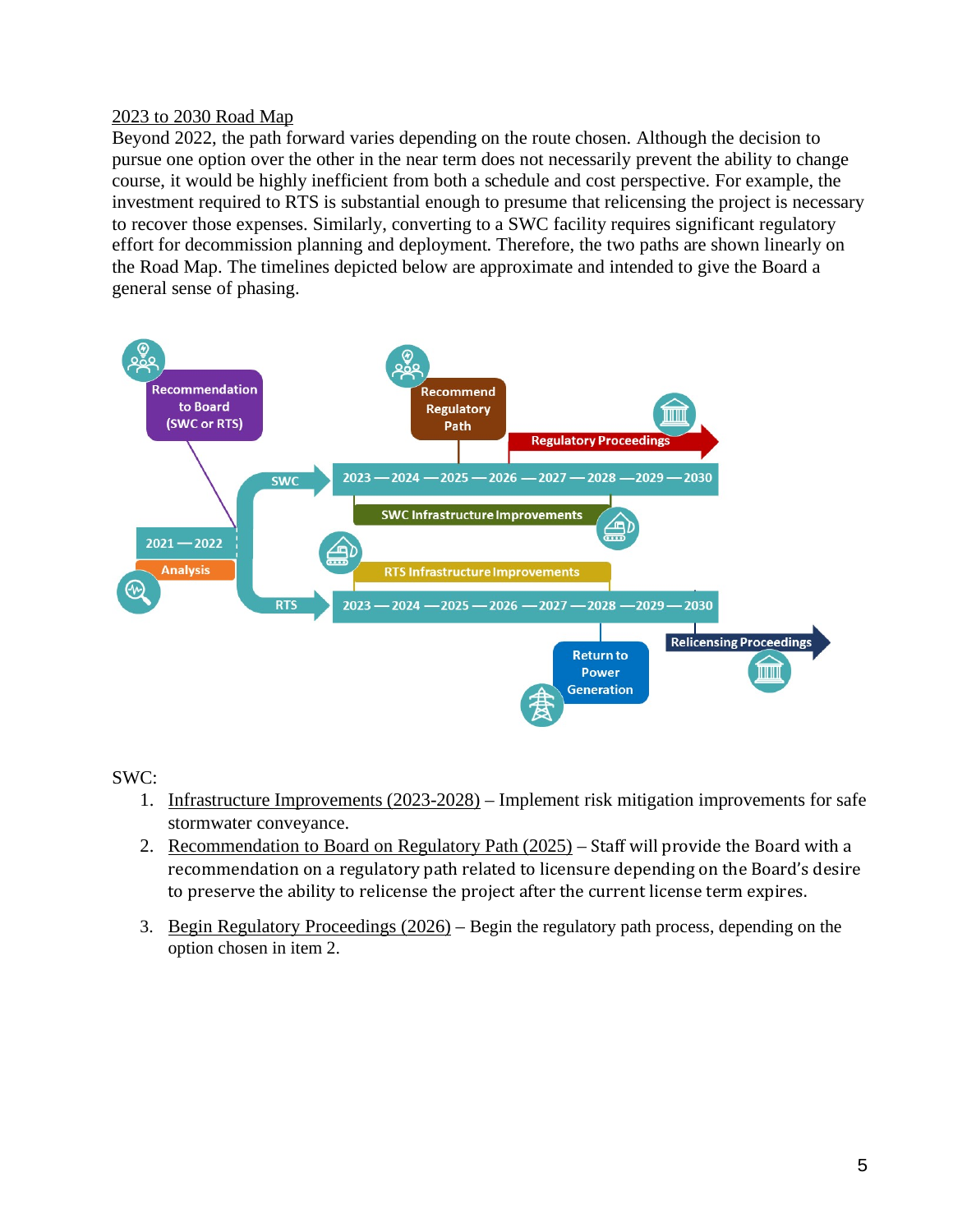RTS:

- 1. Infrastructure Improvements (2023-2028) Repair/rebuild portions of the canal as necessary for safe power generation.
- 2. Return to Power Generation (2028) Schedule contingent on FERC and permitting process for infrastructure improvements.
- 3. Begin Relicensing Proceedings (2030) Initiate Relicensing proceedings ten years ahead of license expiration.

# **Near Term Risk Mitigation Actions**

Even with the canal out of service for power generation, the canal must reliably and safely convey tributary creek flows back into the McKenzie River. Large storms can contribute enough water into the tributaries to result in full canal flow. Moreover, the 2020 risk assessment work determined that extremely long return period storms (10,000-year storms or beyond) might over-top the canal. Given restoring all the creeks to their original beds to accommodate these high flows has been precluded by post-canal property development, there are deficient portions of the canal that will need repair or improvement regardless of which strategic direction EWEB ultimately selects. As such, there are near-term needs to invest in risk reduction measures.

Examples of near-term projects that would benefit both potential paths forward include remediation of strategic portions of the canal embankment and construction of new stormwater discharge outlets. Canal embankment remediation will be focused on critical locations vulnerable to internal erosion as there are known deficiencies in some areas for conveying stormwater to the river in both the near and long term. Additional discharge outlets would minimize the potential for overtopping of the canal during extreme storm events and reduce hydraulic loading on the canal embankments during more common storm events.

Given the need for these near-term safety improvements, EWEB advertised for consulting support this past Spring to plan, design, and implement risk mitigation measures. The Board approved a new contract with Cornforth Consultants in July and planning for priority improvements is underway. Implementation of these improvements will follow the FERC's conventional regulatory review and approval processes such that the associated construction work is targeted to begin in 2023. The current version of the Capital Improvement Plan includes approximately \$20 million for near term risk mitigation investments through 2028. A refined schedule and cost for this work will be developed by early 2022.

# **Conclusions**

Determining the near- and long-term future of the Leaburg Canal is a complex matter with economic, environmental, and social repercussions. The preliminary TBL identified a number of issues that require further research to better understand the impact and inform the path forward. Pursuit of either the SWC or RTS scenario has implications for the long-term decision to either decommission or relicense the project. These issues affect all EWEB customers and have unique and marked impacts on the upriver community. Therefore, Board direction will be critical.

According to the proposed timeline, Staff will provide the Board with a recommendation to pursue either the SWC or RTS option by the end of 2022. If the SWC path is chosen, we will seek Board input on whether continued investment in the Leaburg Powerhouse or other power generation infrastructure is desirable to maintain the ability to RTS during the current license term or relicense in the future.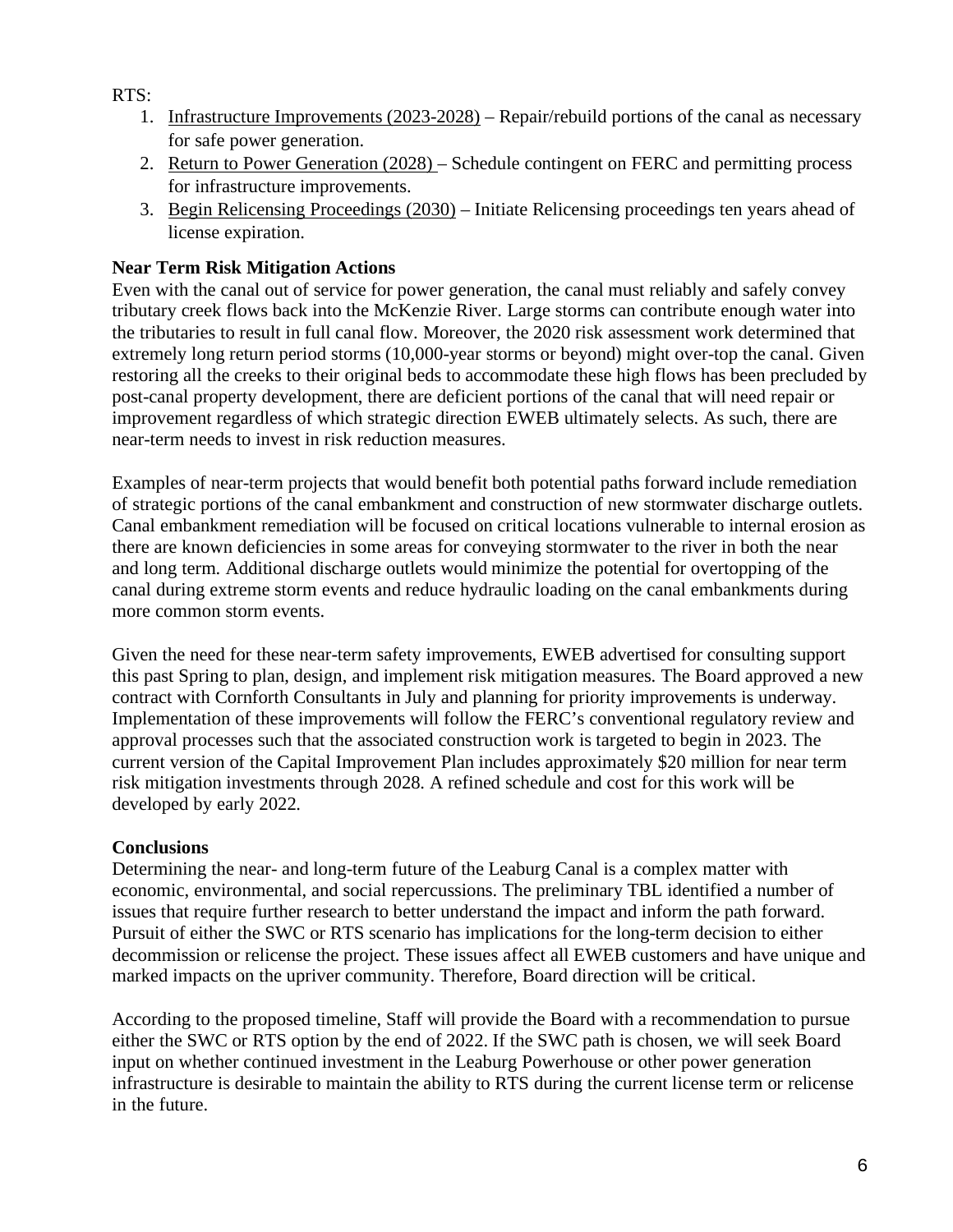We invite comments on both the approach and deliverables. Specifically, we are seeking feedback on whether our plan includes the critical pieces of information along a suitable timeline with sufficient opportunities for review and input. We will adjust the plan as necessary as new considerations surface.

# **Requested Board Action**

No Board action is requested at this time, but we request feedback on the proposed deliverables and timeline for decision making.

Please contact Lisa Krentz, Mark Zinniker, or Patty Boyle with questions.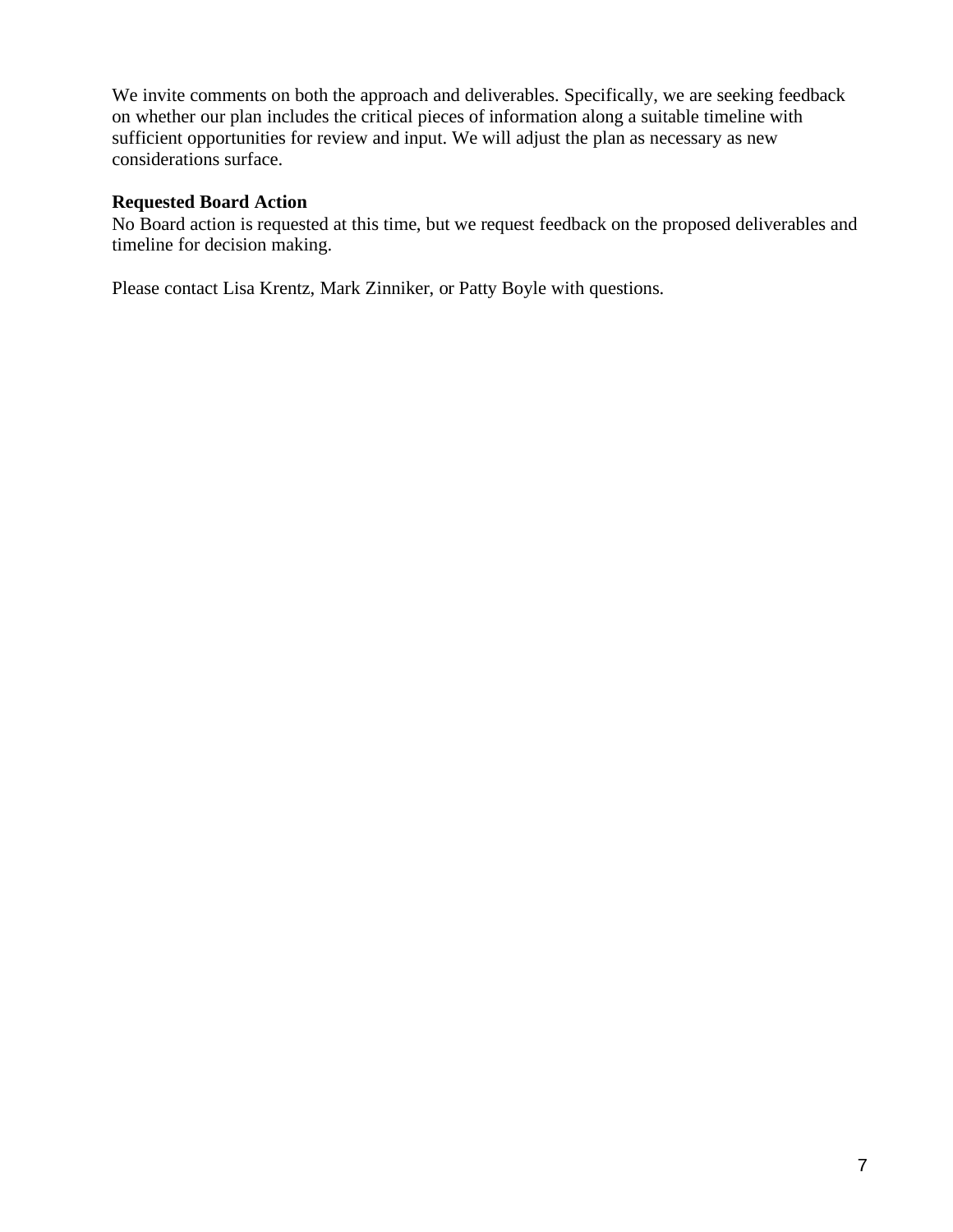# **Appendix A - Leaburg Hydroelectric Project Triple Bottom Line Analysis**



| <b>Storm Water Conveyance</b>                                                                                                                                                                                                                                                                                                                                                                                                                                                                             |                                                                                                                                                                                                                                                                                                                                                                                                                                                                                                                                                                                                                                                                                                                                               |                                                                                                                                                                                                                                                                                                                                                                                                                                                                                                                                                                              |  |  |  |  |
|-----------------------------------------------------------------------------------------------------------------------------------------------------------------------------------------------------------------------------------------------------------------------------------------------------------------------------------------------------------------------------------------------------------------------------------------------------------------------------------------------------------|-----------------------------------------------------------------------------------------------------------------------------------------------------------------------------------------------------------------------------------------------------------------------------------------------------------------------------------------------------------------------------------------------------------------------------------------------------------------------------------------------------------------------------------------------------------------------------------------------------------------------------------------------------------------------------------------------------------------------------------------------|------------------------------------------------------------------------------------------------------------------------------------------------------------------------------------------------------------------------------------------------------------------------------------------------------------------------------------------------------------------------------------------------------------------------------------------------------------------------------------------------------------------------------------------------------------------------------|--|--|--|--|
| <b>Social</b>                                                                                                                                                                                                                                                                                                                                                                                                                                                                                             | <b>Environmental</b>                                                                                                                                                                                                                                                                                                                                                                                                                                                                                                                                                                                                                                                                                                                          | <b>Economic</b>                                                                                                                                                                                                                                                                                                                                                                                                                                                                                                                                                              |  |  |  |  |
| Receration –<br><b>Benefits</b><br>More natural flows increase river navigability<br>$\circ$<br>in the summer and provide better fishing<br>opportunity<br>Impacts<br>Canal path is no longer aesthetically pleasing.<br>$A$ griculture (ex. irrigation, water rights) –<br><b>Benefits</b><br>o None identified.<br>Impacts<br>Loss of irrigation opportunity for local users<br>who draw their McKenzie River water right<br>from the canal.<br>Lowering of water table impacts viability of<br>$\circ$ | $Fish$<br><b>Benefits</b><br>More natural and higher instream flows benefit<br>$\circ$<br>fish habitat and migration<br>Avoids adult migration delay at LB Tailrace<br>$\circ$<br>Barrier, although delay at LB dam is still possible<br>No juvenile injury/mortality through fish screens<br>$\circ$<br>No project induced injury/mortality related to<br>$\circ$<br>river ramping<br>Impacts<br>$\bullet$<br>Loss of resident fish habitat in canal and<br>$\circ$<br>destruction of local resident populations<br>McKenzie Hatchery water supply interrupted,<br>$\circ$<br>resulting in potential loss of brood stock and<br>increased hatchery origin spawners in the wild<br>Loss of sampling site at Leaburg Flume that has<br>$\circ$ | EWEB Expense -<br><b>Benefits</b><br>$\bullet$<br>Lower cost option in the near term than RTS<br>$\circ$<br>Impacts<br>$\bullet$<br>Estimated cost of repairs is \$16-\$40M.<br>$\circ$<br>Net Present Value of stormwater<br>$\Omega$<br>conveyance option is estimated at negative<br>\$17 (does not include estimated cost of<br>repair)<br>All in cost, including NPV, ranges from<br>$\Omega$<br>negative \$33M to negative \$57M<br>Scope and cost of ultimate<br>$\Omega$<br>decommissioning is unknown<br>Ratepayer impact of decommissioning<br>$\Omega$<br>unknown |  |  |  |  |
| neighboring domestic wells.<br>Public Safety -                                                                                                                                                                                                                                                                                                                                                                                                                                                            | been used for 40+ years by state and federal fish<br>agencies to monitor fish populations                                                                                                                                                                                                                                                                                                                                                                                                                                                                                                                                                                                                                                                     | Regulatory –<br><b>Benefits</b><br>None identified<br>O                                                                                                                                                                                                                                                                                                                                                                                                                                                                                                                      |  |  |  |  |
| <b>Benefits</b>                                                                                                                                                                                                                                                                                                                                                                                                                                                                                           | Water Quality $-$                                                                                                                                                                                                                                                                                                                                                                                                                                                                                                                                                                                                                                                                                                                             | Impacts<br>$\bullet$                                                                                                                                                                                                                                                                                                                                                                                                                                                                                                                                                         |  |  |  |  |
| Reduces public safety risk of people/pets<br>$\circ$<br>swimming in canal.<br>Reduces likelihood and impact of catastrophic<br>$\circ$<br>failure.                                                                                                                                                                                                                                                                                                                                                        | <b>Benefits</b><br>Higher instream flows in mainstem avoids project<br>$\circ$<br>related temperature impacts<br>Impacts                                                                                                                                                                                                                                                                                                                                                                                                                                                                                                                                                                                                                      | Power contracts compliance consequences?<br>O<br>Regulatory process and outcome uncertain<br>$\circ$<br>Potential litigation from water rights holders<br>$\circ$<br>or other stakeholders                                                                                                                                                                                                                                                                                                                                                                                   |  |  |  |  |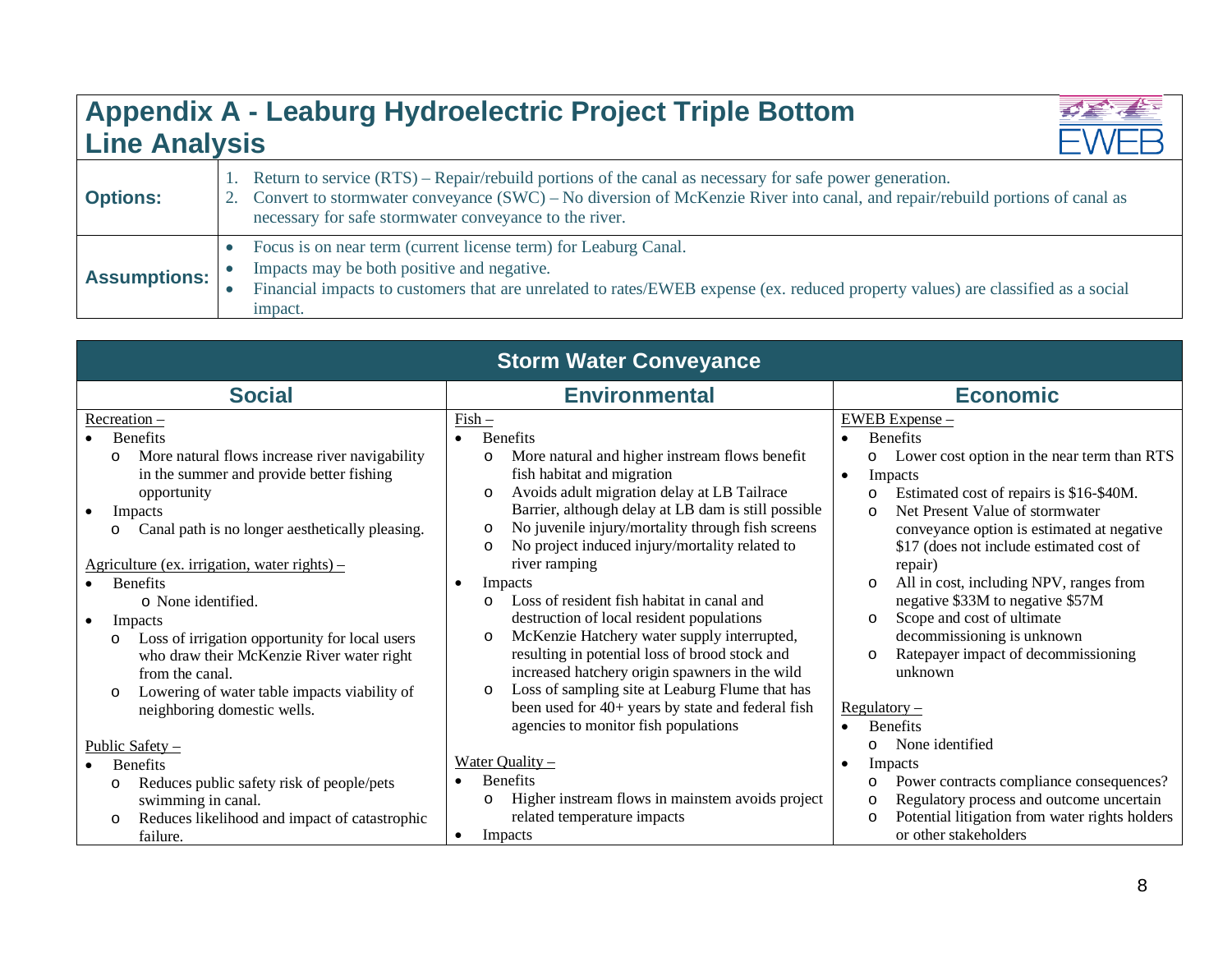#### $Impacks -$

- o Change in floodplain, inundation area during storm events to properties in Leaburg reach?
- o Toxic algal bloom safety impacts on people and pets (ex. dogs playing in canal).
- o Embankment failure during storm event could cause loss of life or property.
- o Loss of accessible water for firefighting.
- o Lack of irrigation increases fire danger on adjacent properties.
- o Creates an "attractive nuisance".

#### Community Economics –

- Benefits
	- o Lower cost option so less impactful to ratepayers.
- Impacts
	- o Loss of local jobs and businesses due to inability to irrigate (ex. Holly Farm, Lavender Farm, Organic Redneck Farm, McKenzie Hatchery).
	- o Cost of digging deeper wells.

## Other –

- **Benefits**
- Impacts
	- o Water table/groundwater reduction impacts wells and irrigation.
	- o Aesthetically unpleasant "muddy ditch" instead of flowing canal.
	- o Mosquito and insect source that is frustrating to neighbors.
	- o Loss of local energy resilience?
	- o Loss of community pride in local, low carbon energy resource
	- o Impact on Leaburg Historic District
- o Stagnant water in canal increases likelihood of cyanotoxin bloom that could be harmful to wildlife or flushed into the mainstem during a warm weather storm event
- o Buildup of sediment that could cause turbidity issues if flushed into mainstem during a storm event
- o Potential for treatment issues at Hayden Bridge from cyanotoxins (likelihood unknown)?

### Carbon –

- Benefits
	- o None Identified
- Impacts
	- o Loss of low carbon, local generation source
	- Hydro operates as baseload, which can be difficult to replace in the energy market and replacement power may not be low/no carbon

# Other –

- Benefits
	- o None identified
- Impacts
	- o Loss of ecosystem communities that have developed/evolved with canal
	- o Loss of wetlands and neighboring habitat due to change in water table/groundwater

o Change to operations could result in assumed license surrender or amendment process that triggers additional regulatory requirements (ex. Clean Water Act 401 Certification)

### Operational –

- Benefits
	- o None identified
- Impacts
	- o Degradation of generating equipment due to in-operation could lead to extensive repairs if RTS
	- o Potential for canal embankment integrity issues due to raising/lowering/inconsistent water levels (ex. storm events) and side stream inflows
	- o Stormwater management may be difficult potential for side streams to blow out?
	- o Vegetation growing in canal needs management and can impact embankment structural integrity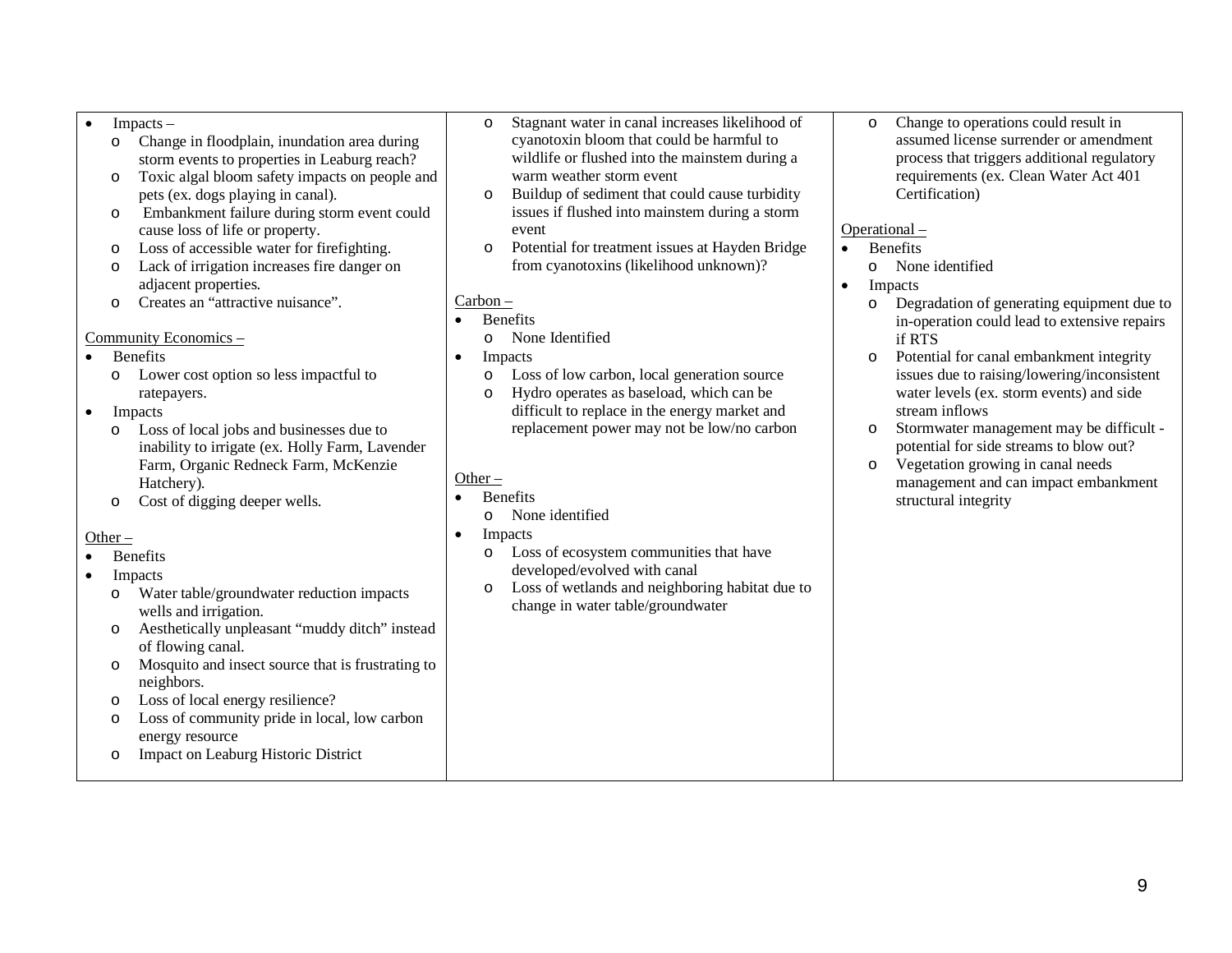| <b>Return to Service</b>                                                                                                                                                                                                                                                                                                                                                                                                                                  |                                                                                                                                                                                                                                                                                                                                                                                                                                                                             |                                                                                                                                                                                                                                                                                                                                                                                                                                                        |  |  |  |  |  |
|-----------------------------------------------------------------------------------------------------------------------------------------------------------------------------------------------------------------------------------------------------------------------------------------------------------------------------------------------------------------------------------------------------------------------------------------------------------|-----------------------------------------------------------------------------------------------------------------------------------------------------------------------------------------------------------------------------------------------------------------------------------------------------------------------------------------------------------------------------------------------------------------------------------------------------------------------------|--------------------------------------------------------------------------------------------------------------------------------------------------------------------------------------------------------------------------------------------------------------------------------------------------------------------------------------------------------------------------------------------------------------------------------------------------------|--|--|--|--|--|
| <b>Social</b>                                                                                                                                                                                                                                                                                                                                                                                                                                             | <b>Environmental</b>                                                                                                                                                                                                                                                                                                                                                                                                                                                        | <b>Economic</b>                                                                                                                                                                                                                                                                                                                                                                                                                                        |  |  |  |  |  |
| Recreation -<br><b>Benefits</b><br>Maintains aesthetically pleasing canal path and<br>$\circ$<br>Walterville wetland (aka Walterville Pond)<br>Impacts<br>$\bullet$<br>Reduced instream flows compared to natural<br>$\circ$<br>flow regime, especially in summer, has<br>negative impacts on boating/fishing<br>Outages and maintenance alter flow regime,<br>$\circ$<br>impacting angling opportunities and fishing<br>guides                           | $Fish$<br>Benefits<br>McKenzie Hatchery water supply via canal<br>$\circ$<br>remains viable<br>Maintains historically beneficial canal habitat for<br>$\circ$<br>resident fish populations<br>$\bullet$<br>Impacts<br>Adult delay at project facilities (minimal impact)<br>$\circ$<br>Juvenile injury and mortality through screens<br>$\circ$<br>(minimal impact)                                                                                                         | EWEB Expense -<br><b>Benefits</b><br>Avoids decommissioning cost uncertainties<br>$\circ$<br>Impacts<br>$\bullet$<br>Estimated cost of repairs is \$35-\$87M<br>$\circ$<br>Net Present Value of return to service option<br>$\circ$<br>is estimated at negative \$5 Million to<br>negative \$14 Million (does not includes<br>estimated cost of repair)<br>All in cost, including NPV, ranges from<br>$\circ$<br>negative \$40M to negative \$101M     |  |  |  |  |  |
| Agriculture (ex. irrigation, water rights) –<br><b>Benefits</b><br>Maintains irrigation opportunity for local users<br>$\circ$<br>who draw McKenzie River water rights from<br>the canal, including McKenzie Fish Hatchery<br>Maintains groundwater and viability of<br>$\circ$<br>domestic wells<br>Impacts<br>$\bullet$<br>Perpetuates reliance on canal water for private<br>$\circ$<br>use that may be interrupted for various<br>operational reasons | Water Quality $-$<br><b>Benefits</b><br>$\bullet$<br>Avoids stagnant water in the canal that could lead<br>$\circ$<br>to water quality concerns (ex. cyanotoxin blooms)<br>Avoids turbidity pulses from Johnson Creek<br>$\circ$<br>following routine maintenance outages that cause<br>short term water quality impacts<br>Impacts<br>$\bullet$<br>Reduced instream flows compared to natural flow<br>$\circ$<br>regime - potential for temperature impacts in<br>mainstem | Equipment that has not been operated may<br>$\circ$<br>need to be replaced or extensively repaired<br>(costs unknown)<br>Ongoing maintenance costs unknown<br>$\circ$<br>Reduced instream flows may impact<br>$\circ$<br>generation potential (severity unknown)<br>Regulator<br>Benefits<br>$\bullet$<br>Regulatory process clear and does not<br>$\circ$<br>trigger additional requirements (ex. Clean<br>Water Act 401 Certification).<br>$\bullet$ |  |  |  |  |  |
| Public Safety -<br><b>Benefits</b><br>Accessible water source for firefighting<br>$\circ$<br>Impacts<br>$\bullet$<br>Embankment failure could cause loss of life or<br>$\circ$<br>property. Higher risk and impact than<br>stormwater conveyance option.<br>Fast flowing, cold water and infrastructure<br>$\circ$<br>poses a safety risk if people and pets use the<br>canal for recreation                                                              | $Carbon -$<br><b>Benefits</b><br>$\bullet$<br>Maintain low carbon, local generation source<br>$\circ$<br>Maintain baseload generation<br>$\circ$<br>Impacts<br>$\bullet$<br>None identified<br>$\circ$<br>Other $-$<br><b>Benefits</b><br>$\bullet$<br>None identified<br>$\circ$<br>Impacts<br>$\bullet$<br>Unknown impact on geomorphology in main<br>$\circ$<br>stem reach (increased or altered scour locations?)                                                       | Impacts<br>Extensive permitting process to repair canal.<br>$\circ$<br>Implies future relicensing with unknown<br>$\circ$<br>costs<br>Operational-<br><b>Benefits</b><br>$\bullet$<br>Equipment is maintained and operating<br>$\circ$<br>Impacts<br>$\bullet$<br>Requires more maintenance (ex. debris<br>$\circ$<br>management)<br>Changed or expanded canal footprint<br>$\circ$<br>because of repairs?                                             |  |  |  |  |  |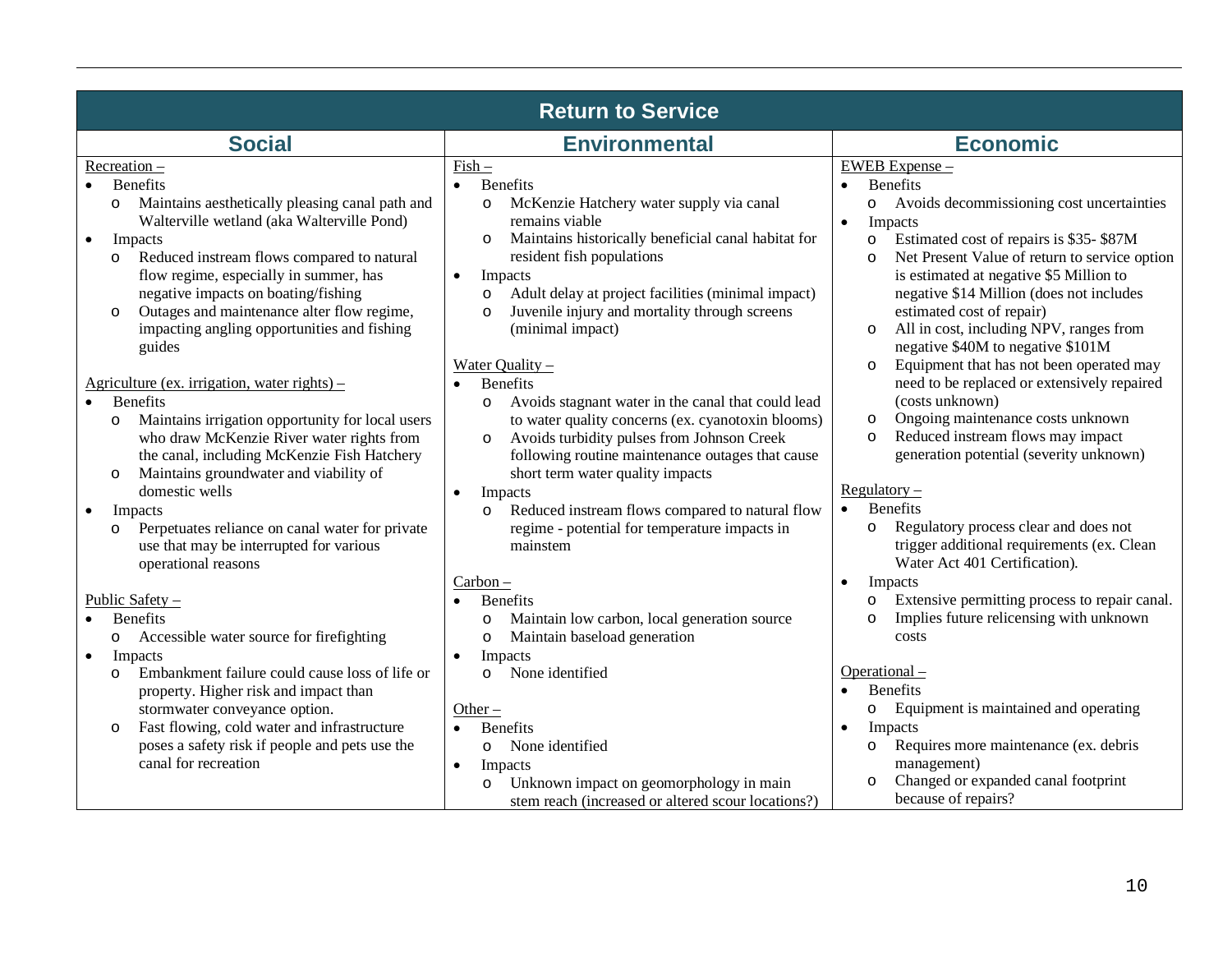| Community Economics -                                                                                                                            | Recommission cost for bringing equipment<br>$\circ$ |
|--------------------------------------------------------------------------------------------------------------------------------------------------|-----------------------------------------------------|
| <b>Benefits</b>                                                                                                                                  | back on-line are unknown                            |
| Maintains local jobs and businesses due to<br>$\circ$<br>ability to irrigate (ex. farms)                                                         |                                                     |
| Impacts<br>$\bullet$                                                                                                                             |                                                     |
| Canal seepage could impact neighboring<br>O<br>properties (ex. wet fields, home foundations)<br>Rate impact from cost of necessary repairs<br>O  |                                                     |
| Other $-$                                                                                                                                        |                                                     |
| <b>Benefits</b>                                                                                                                                  |                                                     |
| Aesthetically more pleasing to neighbors and<br>O<br>recreators than a dewatered canal<br>Maintains historic look and feel of Leaburg<br>$\circ$ |                                                     |
| complex (listed as a Historic District).                                                                                                         |                                                     |
| Impacts                                                                                                                                          |                                                     |
| None identified<br>$\circ$                                                                                                                       |                                                     |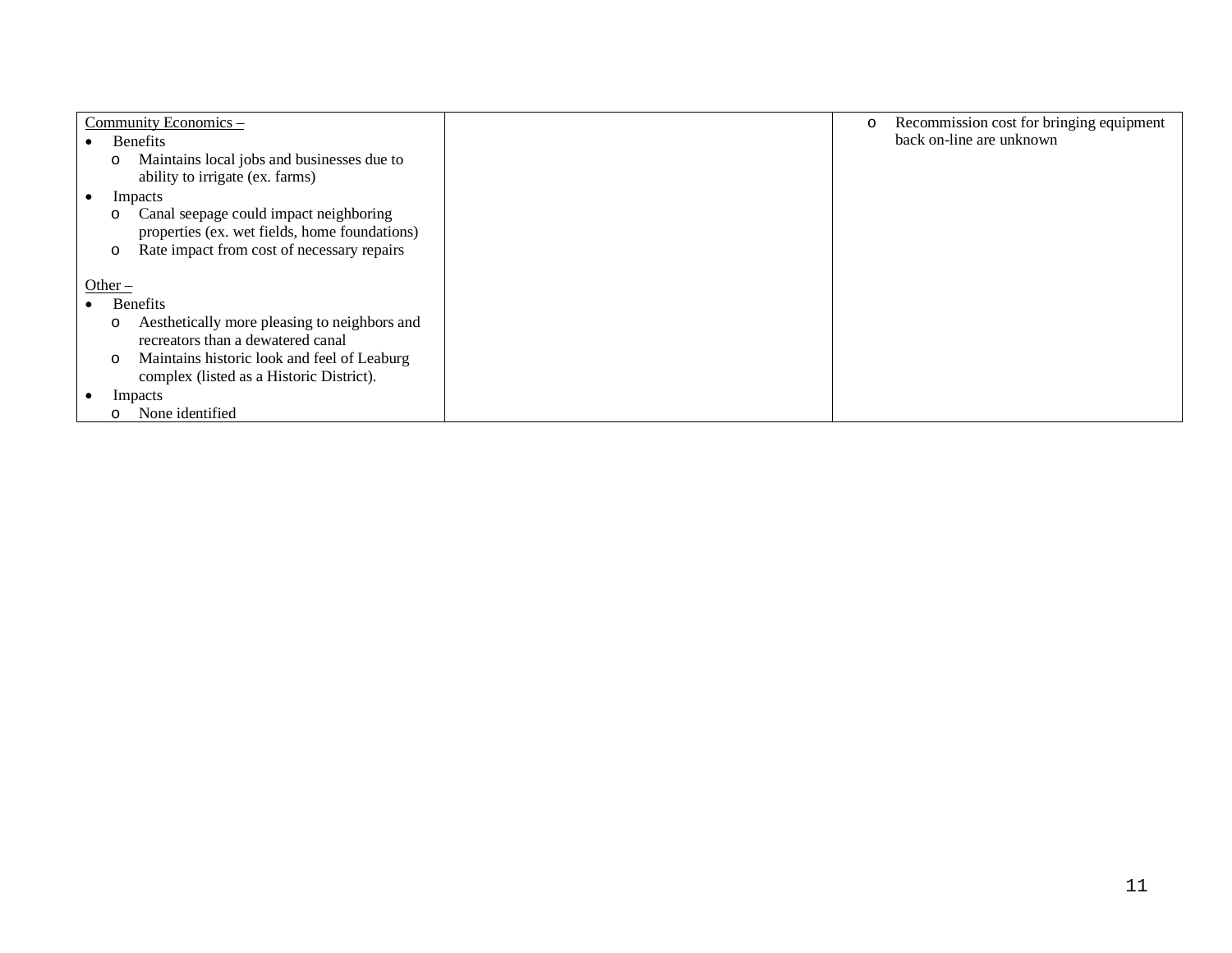

# **Appendix B – August 2021 Leaburg Board Update**

 **EUGENE WATER & ELECTRIC BOARD GENERATION**

- TO: Commissioners Schlossberg, Brown, Carlson, Barofsky and McRae
- FROM: Lisa Krentz, Generation Manager; Mark Zinniker, Generation Engineering Supervisor; Rafael Sebba, Right-of-Way Agent

DATE: July 2, 2021

SUBJECT: Leaburg Canal Water Rights Summary

#### **Issue**

This memorandum provides a summary of water rights and obligations related to the Leaburg Canal.

#### **Background**

Since the inception and construction of the Leaburg Canal in the 1920s, EWEB has entered into a patchwork of agreements under which water from the canal is made available to individual property owners. EWEB staff have been working with water rights specialists at GSI Water Solutions, Inc. to identify and evaluate these agreements. GSI's work has determined EWEB's obligations with respect to each of the agreements, as well as clarified how each property owner is impacted by the canal's closure.

There are currently a total of 17 active agreements for water deliveries from the canal. The agreements are not uniform and have nuanced differences and discrepancies. However, they generally fall into two categories:

- Those in which EWEB has some limited obligation to provide water; and
- Those where continuity of supply is not guaranteed.

#### Agreements with Obligations

There are three property owners in the vicinity of Cogswell Creek and one in the vicinity of Hansen Creek who are party to 1928 agreements under which EWEB has certain limited obligations to provide water (Elston Agreement and Hansen Agreement, respectively). The City of Eugene entered into these agreements in the course of acquiring the land necessary for the construction of the canal. The agreements recognized that the canal would intercept the flows of certain creeks, the waters of which were historically used by some downstream property owners.

While the City entered into a number of these agreements at the time of canal construction, most were retired or modified by subsequent agreements or contracts which specified that continuity of supply would not be guaranteed. However, in the cases of the Elston and Hansen agreements, apparently no subsequent action was taken, and the original agreements remain in place.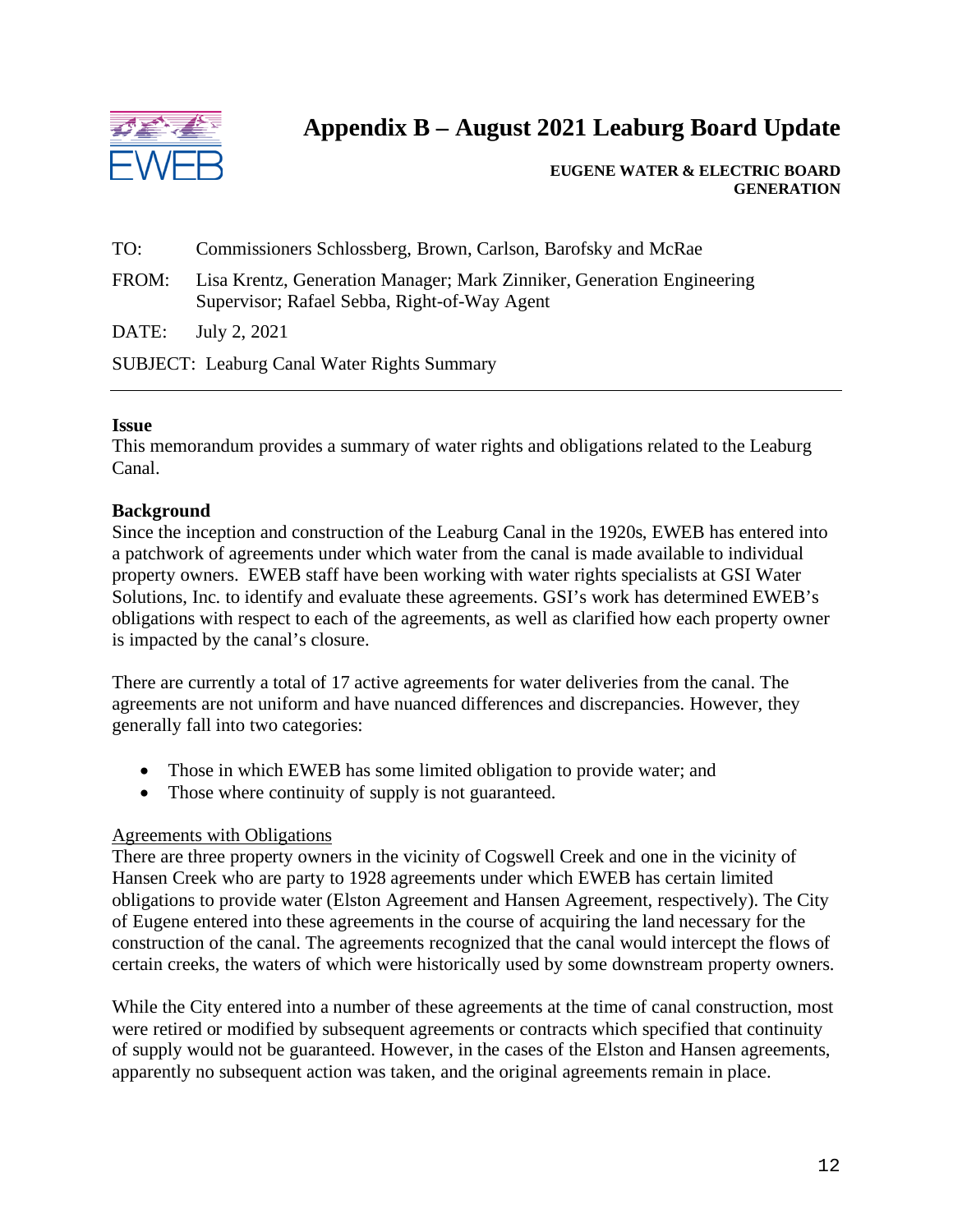The Elston Agreement calls for EWEB to pass the mean summer flow of Cogswell Creek into the channel below the canal. Historically, water from the canal has been withdrawn via a shared diversion valve vault and water lines that extends to the individual properties. The three parties to this agreement also hold Oregon Water Resources Department Surface Water Registrations, which are treated as interim water rights but have yet to be formally adjudicated and memorialized as Water Right Certificates.

The Hansen Agreement involves maintaining what was an existing domestic water supply pipeline and supplying the channel of Hansen Creek with the remaining summer minimum water flow. Under this agreement, EWEB has similarly withdrawn canal water via a diversion valve vault that discharges water directly into the downstream channel of the creek.

# Agreements without Supply Guarantees

Of the agreements for which supply is not guaranteed, three are with commercial irrigators whose farming activities are partially or wholly dependent upon water from the canal. One is with the Army Corps of Engineers and is related to the McKenzie Fish Hatchery. There are also agreements with nine additional property owners. Most of the water rights associated with these agreements identify the McKenzie River as the source, with the canal as the point of diversion. The primary method of delivery under these agreements is through pumping systems that draw suction directly from the canal. There are also some additional diversion valve vaults with water lines extending to the individual properties.

In addition to the agreements and water rights discussed above, there are five other water rights that identify the McKenzie River as the source and the canal as the point of diversion. However, there do not appear to be specific agreements between EWEB and the holders of these water rights. Absent agreements for the provision of water, EWEB is not obligated to provide canal water to fulfill these water rights.

# **Actions to Date**

EWEB staff have been working directly with the three commercial irrigators to identify nearterm solutions to deal with the anticipated low flows through the summer months. EWEB has installed short check dams near the irrigator's diversion points to deepen the limited stormwater/creek flow in the canal so that their pumping systems can draw suction. EWEB has also installed a check dam for the party to the Hansen Creek Agreement, which allows gravity flow to the property.

EWEB has also worked closely with the McKenzie Fish Hatchery to assist in their efforts to adapt to the canal outage. The hatchery has three surface water registrations, one for McKenzie River water totaling 50 cfs, as well as two for Cogswell Creek totaling 20 cfs. The Cogswell Creek water source, which includes a dedicated supply pipeline from the hatchery's creek intake uphill of the canal, has been their only reliable supply and has permitted ongoing operation of the incubation facility. However, the water available from Cogswell Creek is minimal in the late summer/early fall. In general, the quality of the residual canal water does not meet the hatchery's needs, primarily due to the warm temperatures associated with the slow moving, shallow flow. Given these water supply vulnerabilities, EWEB has been encouraging the hatchery to develop an alternative or emergency source of supply since at least 1992.